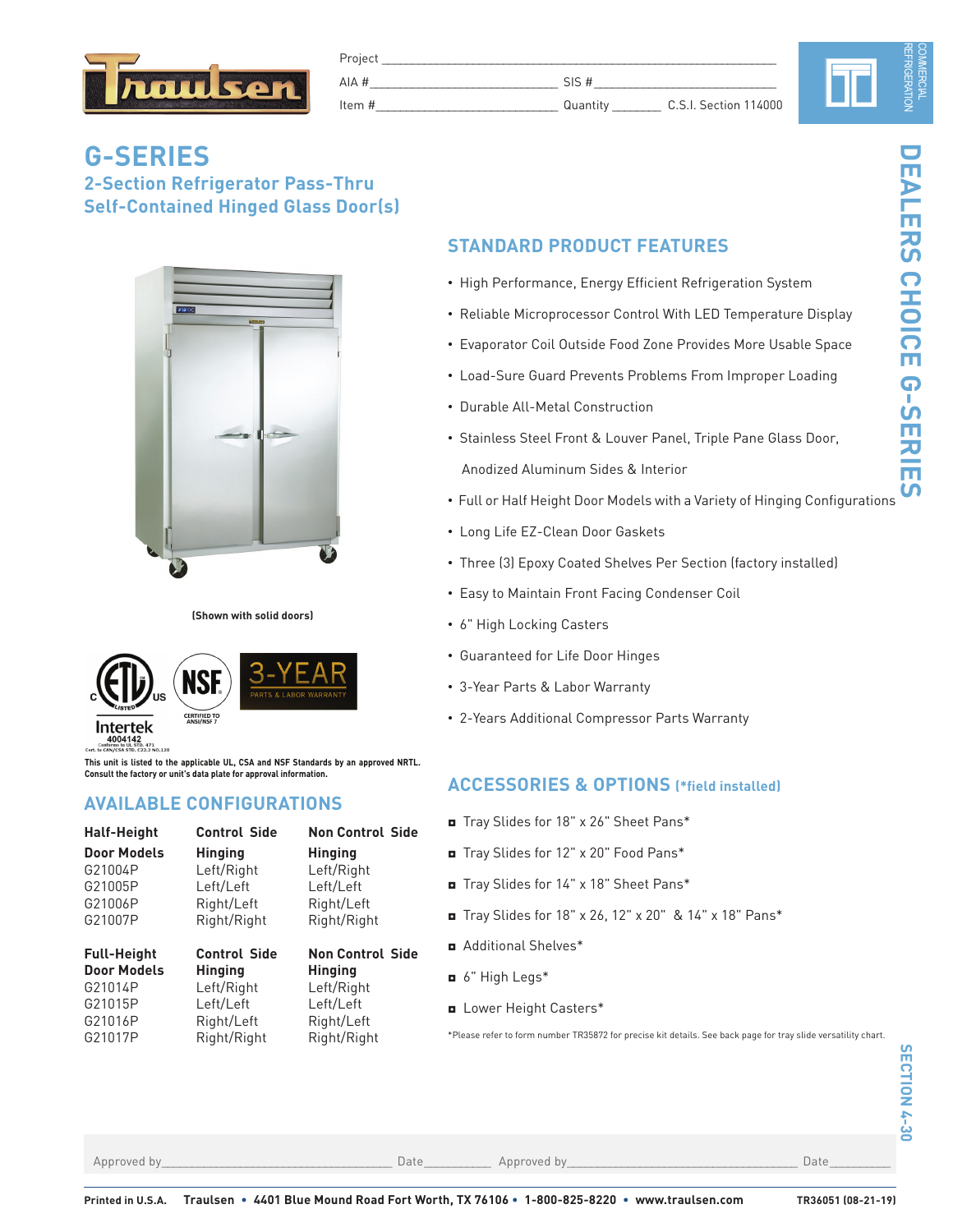

# **MODELS**

**Half Height Door Models: G21004P, G21005P, G21006P, G21007P**







# (other hinging available)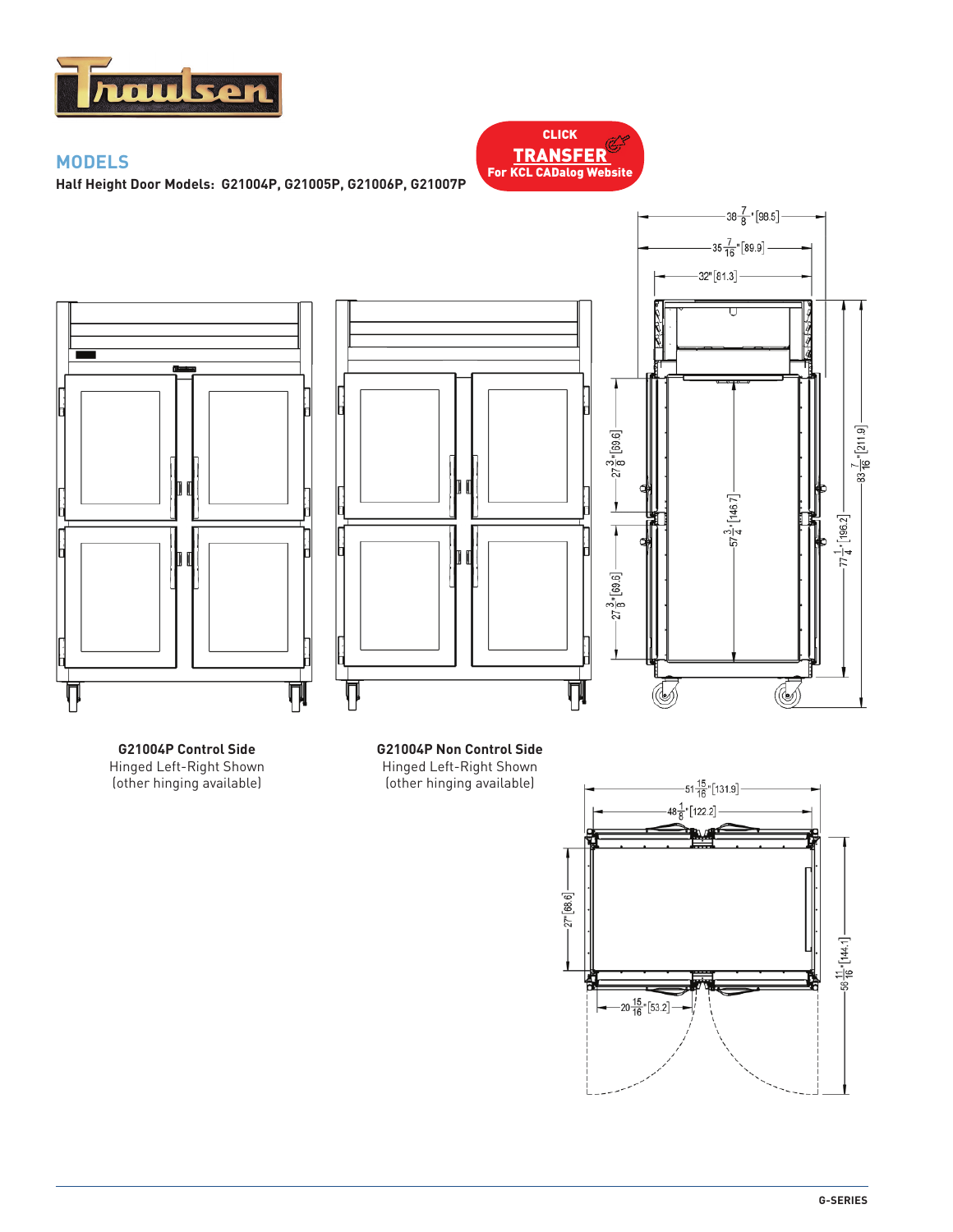# **G-SERIES**

**2-Section Refrigerator Pass-Thru Self-Contained Hinged Glass Door(s)**

CLICK TRANSFER For KCL CADalog Website

### **MODELS**

**Full Height Door Models: G21014P, G21015P, G21016P, G21017P**